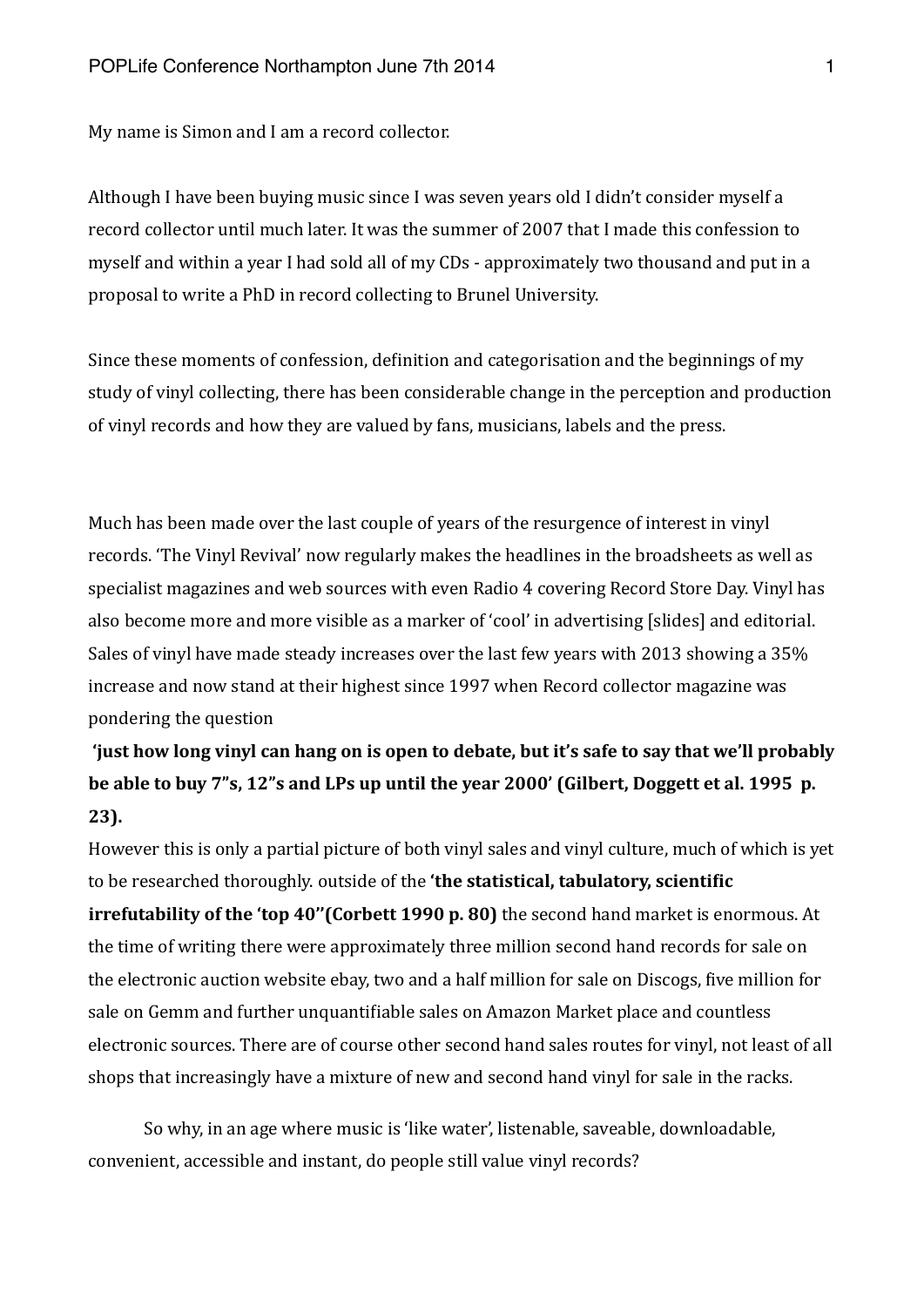In January 2013 I sent out a link to an online qualitative survey through the social networking site twitter. I targeted the tweet to Record Collector Magazine, Record Store Day and Dust and Grooves. With forwards and retweets the reach was approximately eighty thousand twitter users. From this and within four days I had four hundred responses. Once incomplete surveys were removed I had three hundred and forty four responses to work with.

Twenty five questions were asked in total in five sections. The first section dealt with demographic information and some details about the collector's spending habits and collections. Further sections asked about their engagement with old records, their social lives, and their relationship with record collecting culture.

The respondents varied in age between 16 and 59. 45 between 16 and 20, 133 between 21 and  $30$ , 99 between  $31$  and  $40$ ,  $44$  between  $41$  and  $50$ ,  $3$  between  $51$  and  $60$ 

Of those that completed the survey, 63 (approximately 18%) were female with the remaining  $82\%$  (281) being male. Within each age category women made up 31.1% of the 16-21 year olds, 17.29% of the 21-30 year olds, 12.12% of the 31-40 year olds, 15.9% of the 41-50 year olds and (fittingly)  $33.3\%$  of the  $51-60$  year old.

<span id="page-1-3"></span>The number of records that made up the respondents' collections varied between the five records - owned by a 28 year old female from Reno who had 'just started' to collect, to over 20,000 records owned by a 41 year old male from DC who used them in his DJ career. Some collectors knew exactly how many records they had, by format '400 (250 x 7", 15 x 10", 135 x  $12$  $12$ ")<sup>1</sup>' whilst others gave approximations such as, 'Conservative estimate: Over 5,000. I haven't counted them in years'. In total there were approximately 380,000 records in the respondent's collective collection. If redistributed equally amongst them this would equate to a mean of 1,116 records each. A median average, however situates the average lower at 300 records and a mode at 100 records. The amount of time the respondents had been collecting for also varied. From one month which had heroically resulted in [2](#page-1-1)0 records<sup>2</sup> to '40+' years which had resulted in a collection consisting of '25000 x 7" 1500 x 12" singles 7000 x LPs'<sup>,[3](#page-1-2)</sup>. Some collectors had been collecting sporadically over the course of their lifetime with definite

<span id="page-1-5"></span><span id="page-1-4"></span><span id="page-1-0"></span>[<sup>1</sup>](#page-1-3) Respondent 170 a 43 year old male from Olympia, Washington

<span id="page-1-1"></span>[<sup>2</sup>](#page-1-4) Respondent 279 a 39 year old male from Brighton

<span id="page-1-2"></span>[<sup>3</sup>](#page-1-5) Respondent 293 a 52 year old male from Glasgow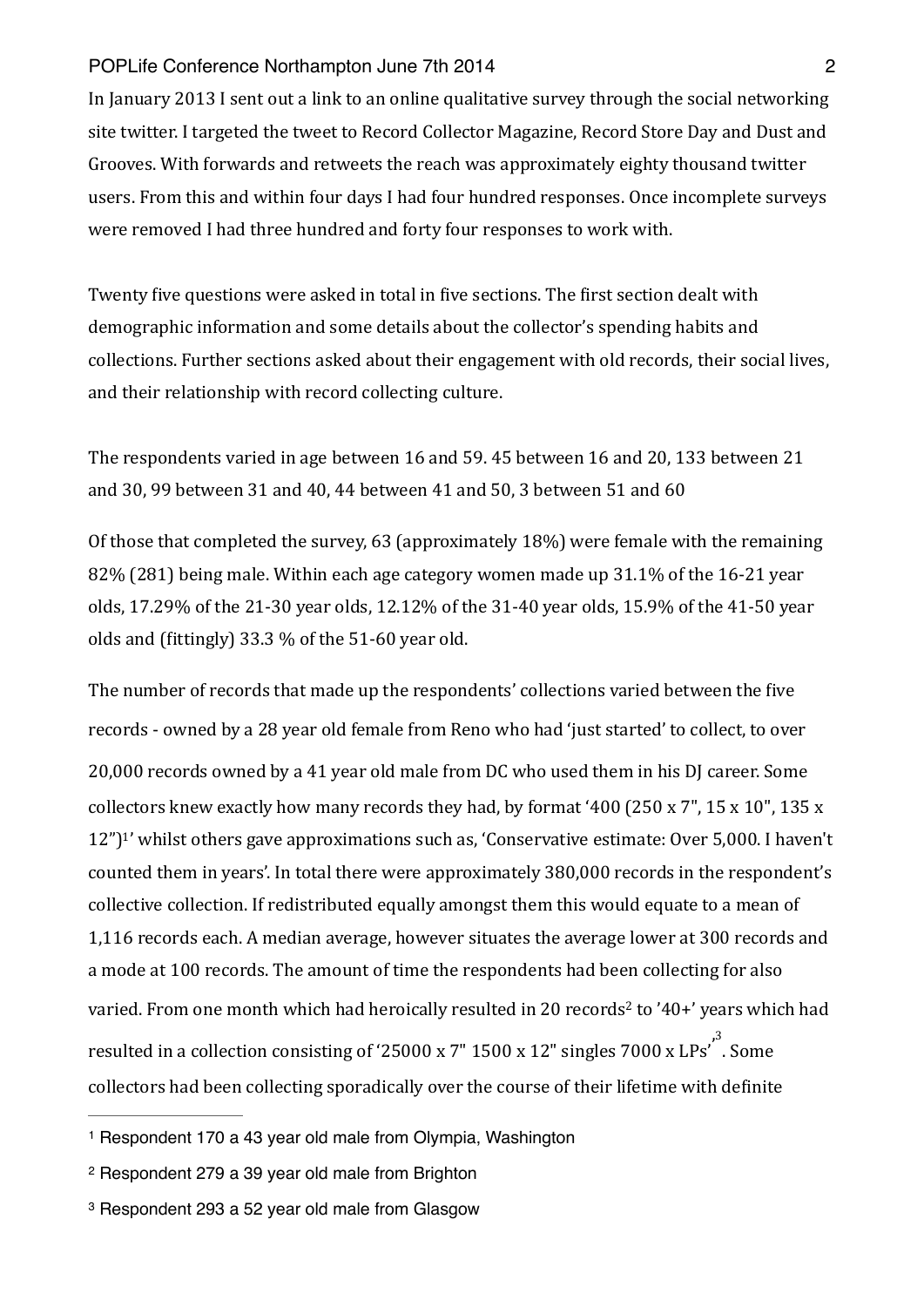periods of 'collecting'. Or some respondents had, like me, moments of self definition where they said they had been collecting 'Actively the past 5 years; owned, listened and appreciated 20+', or others who admitted that 'Although I've owned vinyl records for over 25 years, it's only in the last ten years that I've collected'. Respondents came from twenty one countries. Austria, Argentina, Columbia, Denmark, Italy, Mexico, Poland and Turkey had one response each and the countries of North America dominated with two hundred and twenty five of the responses. The United Kingdom and Ireland contributed eighty one responses (UK 68), Germany and Australia - six, Belgium and Finland - four, New Zealand and The Netherlands three, and Sweden, Spain and France - two each...

what I want to talk about here is the notion of value and how the respondents discussed value in number of ways.

Firstly in terms of how value relates to collecting

secondly in relation to the economic and cultural values of second-hand records as they appear to different collectors.

and thirdly how value relates to the condition and grading of records.

This notion of value is problematic in traditional notions of collecting where.

If the predominant value of an object or idea for the person possessing it is **intrinsic.** i.e., if it is valued primarily for use, or purpose, or aesthetically **pleasing quality, or other value inherent in the object or accruing to it by** whatever circumstances of custom, training, or habit, *it is not a collection* **(Durost in Pearce 1998 p. 2 my emphasis).** 

This everyday use 'value' of vinyl records, which is a common thread through collecting literature, has prevented record collecting as being considered within the realms of collecting theory for many vears. Susan Pearce has suggested that record collectors **'may, indeed, not** fall into any useful collecting remit at all' (1998 p.32).

if the collected object is valued and used in its intended function it cannot be included in collecting. the simplest example is a coin.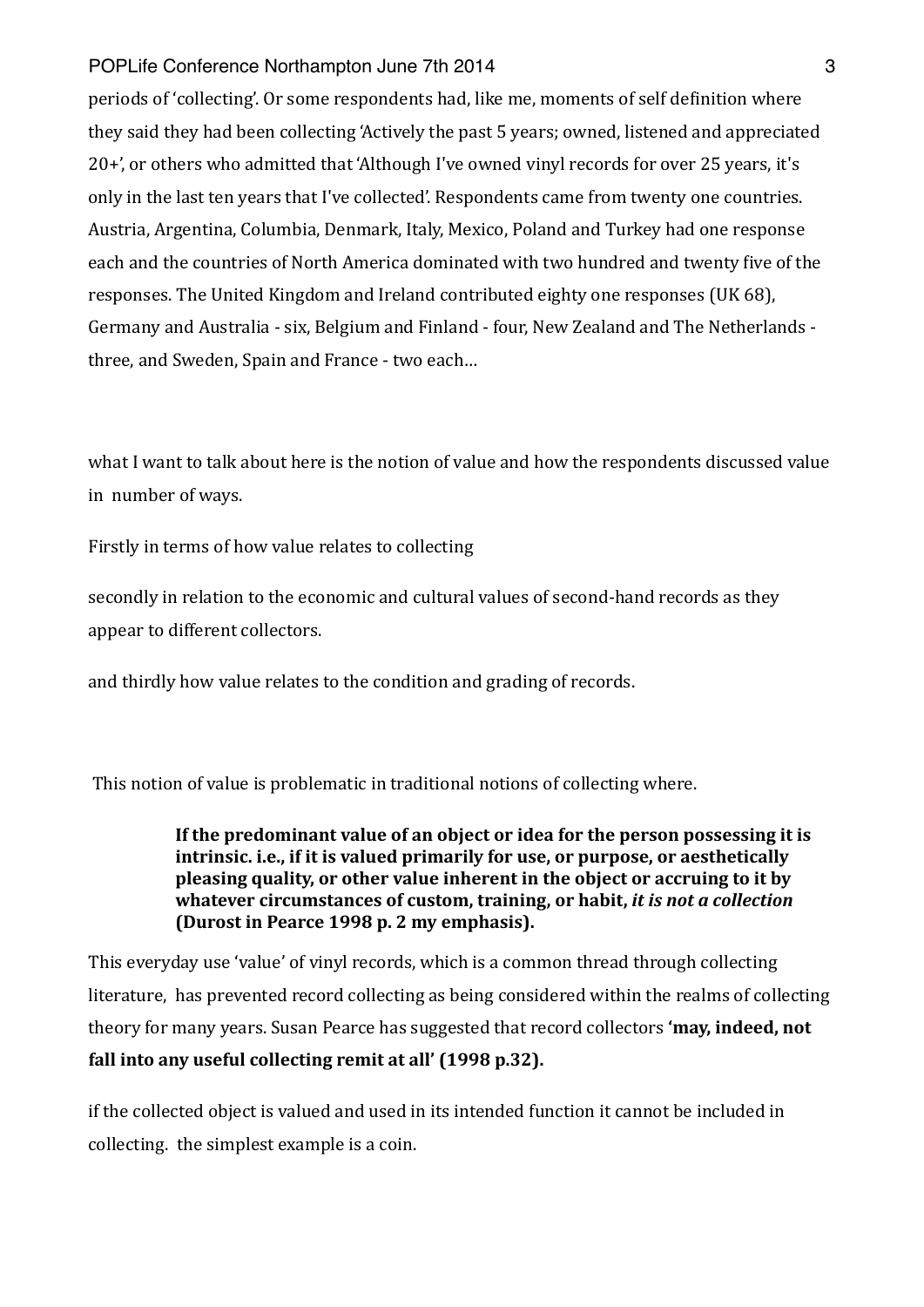If a coin is taken out of circulation and is not being used as 'money' but displayed and arranged with similar items it can be a collection.

The money in your pocket is not.

However, I would challenge this theoretical dead end on two counts. Firstly and within the parameters of the theory I would suggest that vinyl is no longer everyday. its materiality is redundant - it is, in a digital world, archaic, fragile, cumbersome, hard to find, expensive a remnant of a bygone era - a heritage object - If one wants to listen to music functionally, one can access streaming services where the object - the tablet, laptop or phone - is, through its multi functionality - invisible and does not mediate the listening in a physically visible way. Vinyl is not everyday. It is through its fragility and effort representative of something else - a set of values that operate and give it another kind of functionality - this 'other' functionality was commented on by the respondents and what vinyl offered that other formats did not

these qualities can be split into four areas.

The Haptic

The Artistic 

The Slow

The Social

Firstly the tactile, the haptic, the physical engagement with vinyl which also includes the physical playing of the record

> <span id="page-3-1"></span>I like the tactile sense of holding a record. I have all the music I could ever want at my fingertips digitally, but there's something nice and satisfying about putting on a record that I don't get from Spotify.<sup>[4](#page-3-0)</sup>

> Their tactility; the 'presence' inherent in audio playback; the fact that each purchase is the culmination of a small but significant journey from learning about a release, visiting your record store, searching through crates/shelves, discovering some nugget about the band/music from the store assistant through to putting the needle on the groove. It's an involved process that has emotional heft in a way that

<span id="page-3-0"></span>[<sup>4</sup>](#page-3-1) Respondent 42 a 25 year old male from Nashville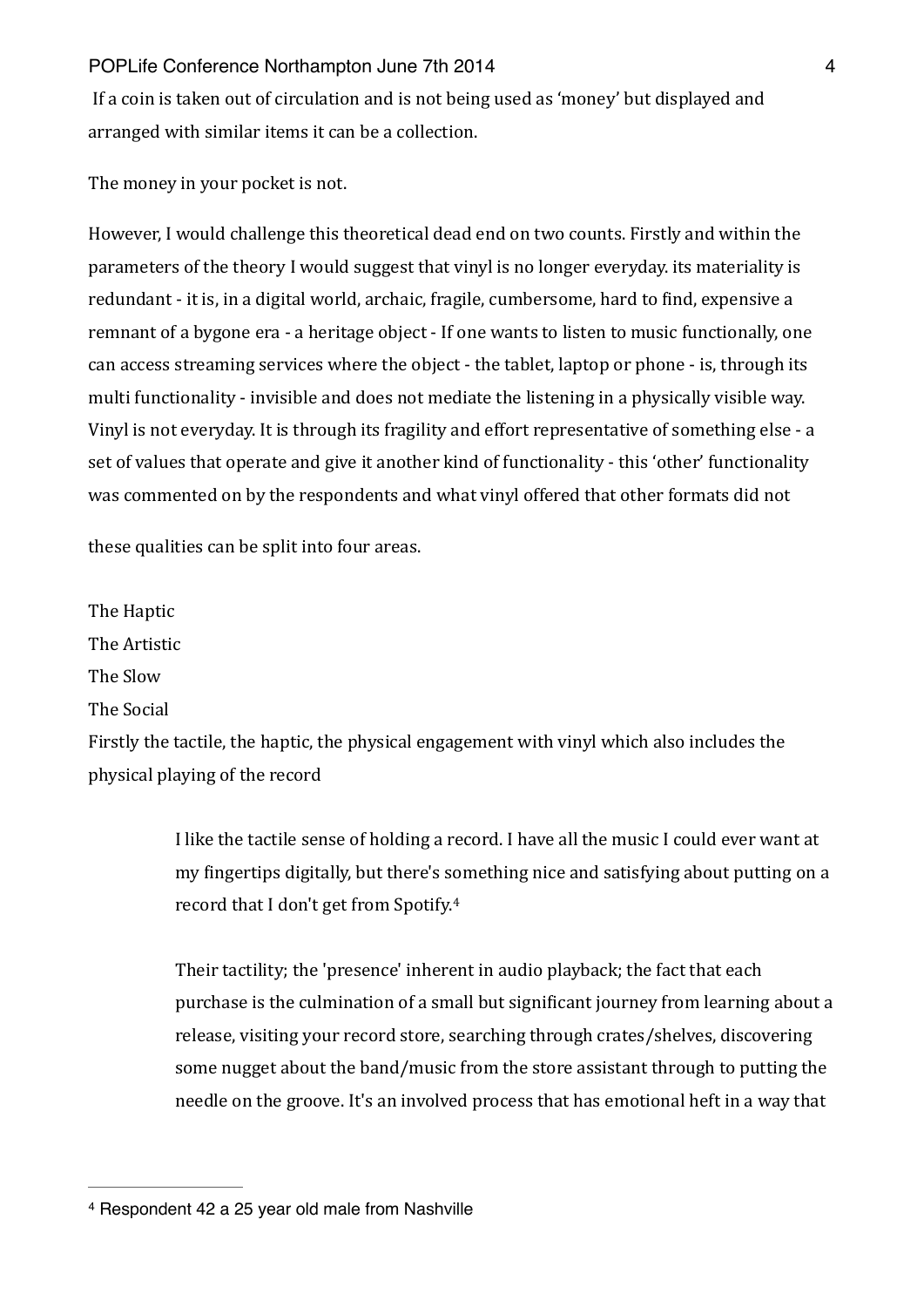<span id="page-4-7"></span>you don't get with digital releases.<sup>[5](#page-4-0)</sup>

This was often positioned as ritualistic

<span id="page-4-8"></span>the ritual of carefully handling a record - not to scratch it - and listening to a side. It demands more out of you like owning a cat.<sup>[6](#page-4-1)</sup>

Secondly the notion of the large quality of the format in particular the artwork

I like having the record put out in a large format for proper scale of art (nice and visible, rather than small on CD or digital), as well as expansion of art. I like the idea of variants, creating a connection with the record and giving you a sense of ownership of the music<sup>[7](#page-4-2)</sup>

<span id="page-4-10"></span><span id="page-4-9"></span>I like the size of them - for the cover art but also because they are slightly impractical[8](#page-4-3)

thirdly what I'm labelling the slow quality of vinyl

slowness in terms of the long term engaged listening process and also the slow processes in accumulating either individual new albums where visits to shops are involved and also the long wait and effort needed to find, track down and then own rare records

<span id="page-4-11"></span>I like that records make you slow down and pay attention.<sup>[9](#page-4-4)</sup>

<span id="page-4-12"></span>Its a different type of listening experience  $\cdot$  a 'slow' listening experience.  $10$ 

<span id="page-4-13"></span>There is also a slowness to records that I equate to the slow food movement to some extent. While of course you don't HAVE to listen to the whole side of the album, that's what happens - you don't just click the one song you like and leave it at that. You get a better sense of the artist/band and their range and abilities. Record production seems way more holistic.<sup>[11](#page-4-6)</sup>

fourthly - the social value of vinyl. The ways in which vinyl is used to communicate with other collectors either competitively or collectively, and also the social connection to other times.

<span id="page-4-0"></span> $5$  Respondent 32 a 38 year old male from Ireland.

<span id="page-4-1"></span>[<sup>6</sup>](#page-4-8) Respondent 59 a 36 year old male from Laurel Canyon

<span id="page-4-2"></span>[<sup>7</sup>](#page-4-9) Respondent 229 a 22 year old male from California

<span id="page-4-3"></span>[<sup>8</sup>](#page-4-10) Respondent 3 a 42 year old male from London

<span id="page-4-4"></span>[<sup>9</sup>](#page-4-11) Respondent 223 a 33 year old female from Scranton

<span id="page-4-5"></span>[<sup>10</sup>](#page-4-12) Respondent 279 a 39 year old male from Brighton

<span id="page-4-6"></span> $11$  Respondent 238 a 42 year old female from New Jersey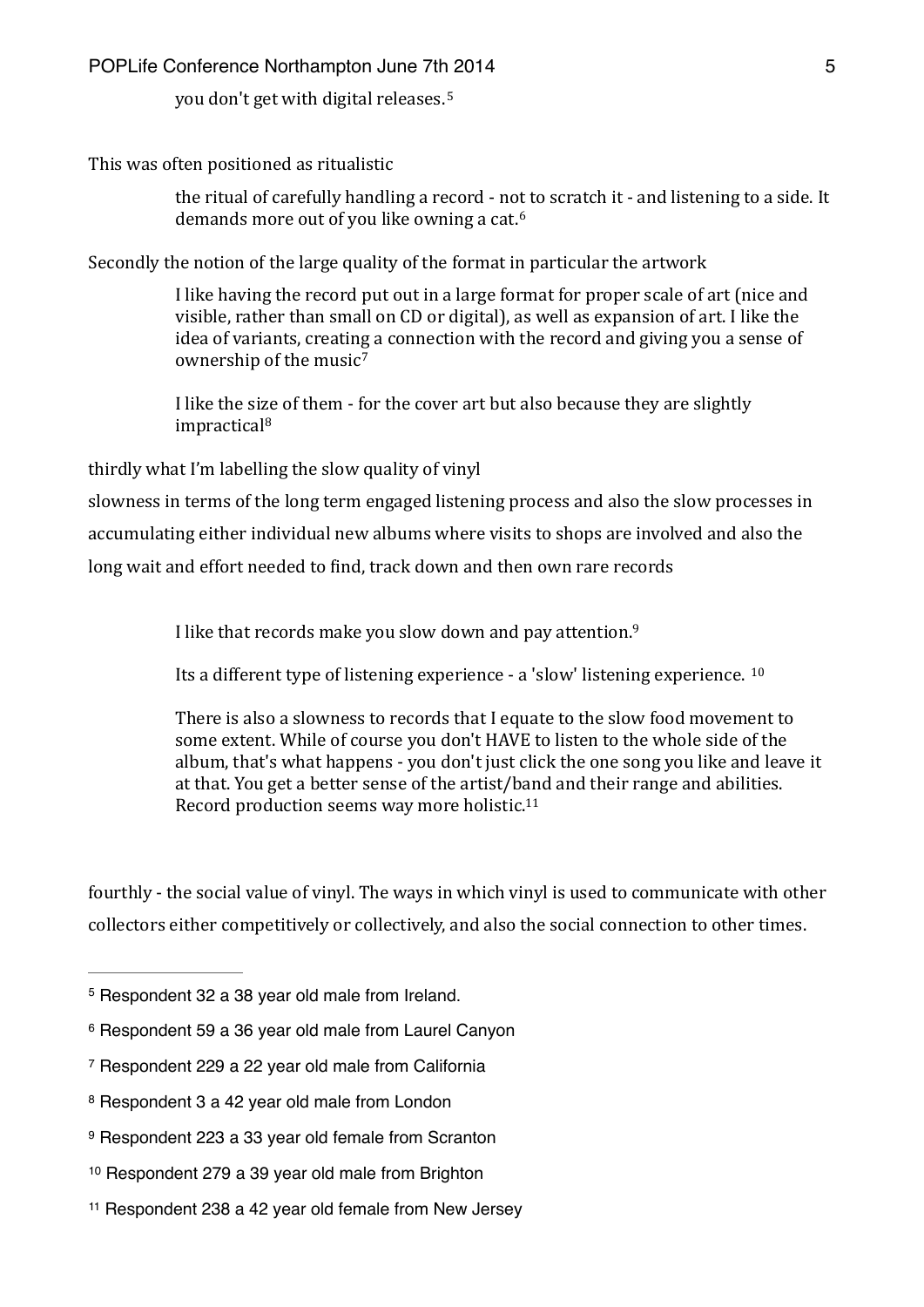<span id="page-5-2"></span>'Records from before I was born offer a material link to the past, like holding and listening to history'<sup>12</sup>

<span id="page-5-3"></span>I really like the idea of physical music over digital and like that records are big and something that you could hold onto, and that you were forced to pay attention while you were listening. Plus it's fun tracking down and bragging about owning rare pieces.<sup>[13](#page-5-1)</sup>

The second and third areas I want to touch upon in relation to value and vinyl are linked through the differing ways the same vinyl record can have or not have value dependent upon the eyes and hands of the beholder.

Firstly, and returning to collecting theory; Baudrillard makes the distinction between object and objet. where objects are ordinary and objet inspire passion. He suggests that objects, in his example a refrigerator, that offer a 'practical transaction' that have purely mechanistic properties can *not* be 'objet' and therefore cannot cause or be subject to passion. In these terms records are mechanistic in that they offer the means to access music itself through mechanical means (although the magical qualities of this sound reproduction should not be underestimated) and as such they are utilitarian objects comparable to Baurdrillard's 'refrigerator' - common place factory produced objects of mass consumption. I'll read through Baudrillard's quote replacing refrigerator with record.

> [T]he fact that I make use of a [record] in order to [listen to] things, means that the Irecordl is defined in terms of a practical transaction: it is not an **object so much as a [listening] mechanism. In this sense I cannot be said to possess it. Possession cannot apply to an implement, since the object I utilize** always directs me back to the world. Rather it applies to that object once it is divested of its function and made relative to a subject (Baudrillard 1994 p. 7 **original emphasis).**

Of course, not every record inspires passion in every collector. After all, to some extent all records are identical mass produced objects. twelve inches black vinyl discs housed in cardboard sleeves. Only the music contained in the microgrooves and the print on the card is the differentiation. This is where I'd like to combine Baudrillard's object/objet dichotomy - the

<span id="page-5-0"></span>[<sup>12</sup>](#page-5-2) Respondent 72 a 22 year old male from London

<span id="page-5-1"></span> $13$  Respondent 115 a 23 year old male from kansas city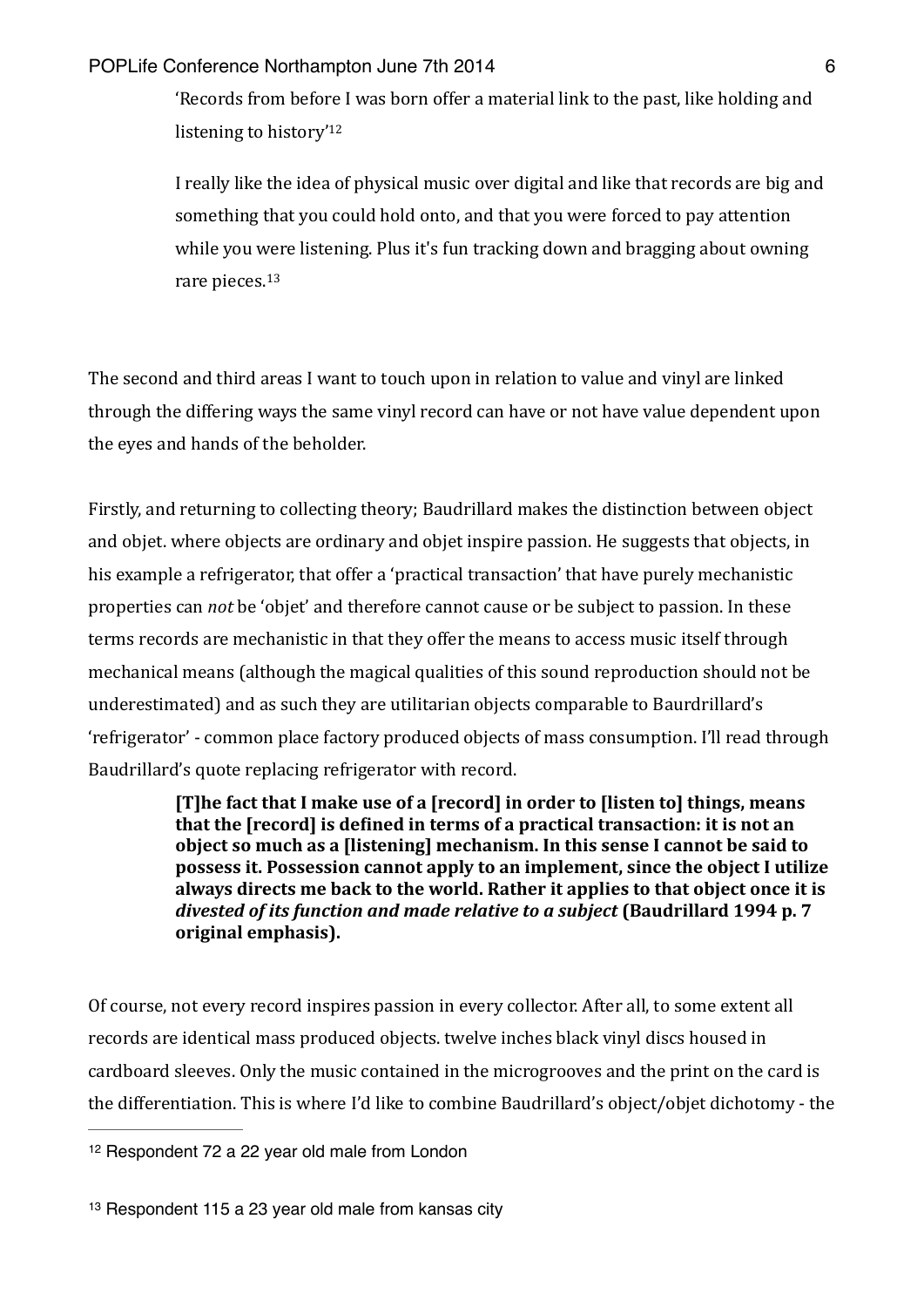## POPLife Conference Northampton June 7th 2014 **7** Australian Management 7

functional and the inspiring - with Kristeva's notions of the abject. That unsettling in-between category that is both, in record collector terms priceless and worthless.

so whilst collecting theorists might suggest 'between including and excluding there can be no half measures' (Elsner and Cardinal 1994 p.1)

Kristeva might say 'the ambiguous, the in-between, what defies boundaries, a composite resistant to unity' (Ibid1990 p.  $160$ )

# records have 'potentiality' of value

This unsettling quality can be attested to by any collector who at a car boot sale or charity shop has watched as the collector in front of them flicks through a box and hovers over a record that is on the waiting collector's wants list. If the flicking collector carries on leafing through the box the record remains worthless trash until the waiting collector removes the record from the box and it becomes priceless.

The final area I want to talk about regarding the value of vinyl is in relation to condition; in particular grading, economic value and the writing on sleeves. This was a rich and surprising area of the study that in some ways connects to nostalgia and the age of collectors. From coding the data a pattern emerged connected to the age of the collectors. Those collectors who were in approximately their mid to late thirties had a different attitude to the condition of vinyl than those who were younger. Those that were in the 30s plus group had grown up with vinyl as the primary carrier of music at some point in their lives and so there was a connection to their lived experience. Those who were younger had either less or no experience of vinyl as this everyday object and in that sense the vinyl record itself appeared much older to them - as an antique. As such they valued the writing on sleeves that the older collectors in general loathed. 

Yes! I have a few records with sleeves that are so beat up  $&$  scratched  $&$  taped like man, this one's been through a lot, someone really loved it. I have a few with names written on the center label or with an old school sticker name tag. I have one that says "Christmas '69" in really nice handwriting. I wonder about it a lot.<sup>14</sup>

<span id="page-6-1"></span>I always think of where the record came from, who owned it before and what connection the previous owner had with the record. I also enjoy finding old records with personal writing on

<span id="page-6-0"></span>[<sup>14</sup>](#page-6-1) Respondent 43 a 20 year old female from Washington State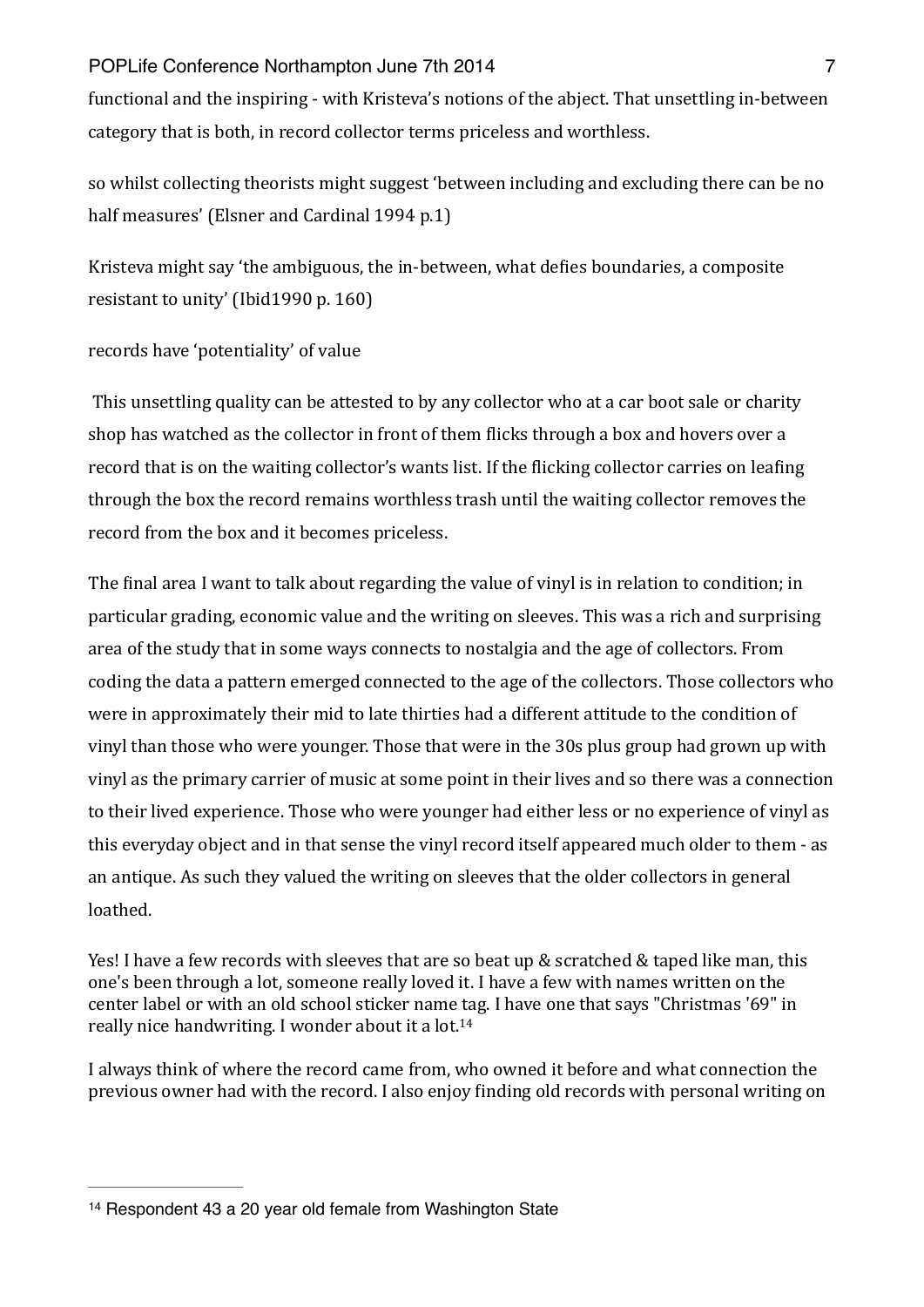<span id="page-7-6"></span>them because it just expands that previous life more although I would never do it to any of my new records.<sup>[15](#page-7-0)</sup>

<span id="page-7-7"></span>my introducing the beatles copy has a little girls hand writing identifying each member on the cover. makes me smile everytime<sup>[16](#page-7-1)</sup>

<span id="page-7-8"></span>I started out hating when someone would mark a record or it's packaging with their writing or name, but more recently I have come to like it more as sort of a historical document.<sup>17</sup>

Whereas the older collectors likened it to

<span id="page-7-9"></span>drawing a mustache on the Mona Lisa.<sup>18</sup>

<span id="page-7-10"></span>Sometimes I think about the journey of records from brand new shop bought to being passed around over the years, till they end up in my collection! Not keen on previous owners writing comments on sleeve/labels though!<sup>19</sup>

<span id="page-7-11"></span>Yes, sometimes wonder about how come they've survived, especially if in excellent condition. Hate writing on sleeves and labels unless its a demo/acetate, but this is hypocritical as I just have to look at my writing on some of my teenage years purchases! $20$ 

this was a broad categorisation and not an exclusive one - one 43 year old collector said...

Absolutely. One of my favorite finds was a copy of Neil Young's decade LP (West German pressing) A US Serviceman used the paper sleeves to express his frustrations with military life in the mid 70's. I love objects with a history and a patina.

The notion of what patina is, or is not was something complex best likened to wear and tear. For those that liked records in mint condition patina is the absence of signs of ageing but perhaps with some wear. For the vounger collectors patina was the demonstration of love or care for the music rather than the record

of course! I think it is neat if the previous owners write on the sleeves, like on a couple of mine my uncle actually owned and he was really into Zappa so on some of the records he just wrote zappa zappa zappa' and you just got to think why in the hell he would do that, you know? also

<span id="page-7-0"></span><sup>&</sup>lt;sup>[15](#page-7-6)</sup> Respondent 64 a 23 year old male from New Jersey

<span id="page-7-1"></span> $16$  Respondent 218 a 26 year old male from the midwest

<span id="page-7-2"></span>[<sup>17</sup>](#page-7-8) Respondent 222 a 26 year old male from Elkton MD

<span id="page-7-3"></span><sup>&</sup>lt;sup>[18](#page-7-9)</sup> Respondent 195 A 34 year old male from St. Louis

<span id="page-7-4"></span>[<sup>19</sup>](#page-7-10) Respondent 320 a 39 year old male from Sheffield

<span id="page-7-5"></span>[<sup>20</sup>](#page-7-11) Respondent 118 a 53 year old female from UK